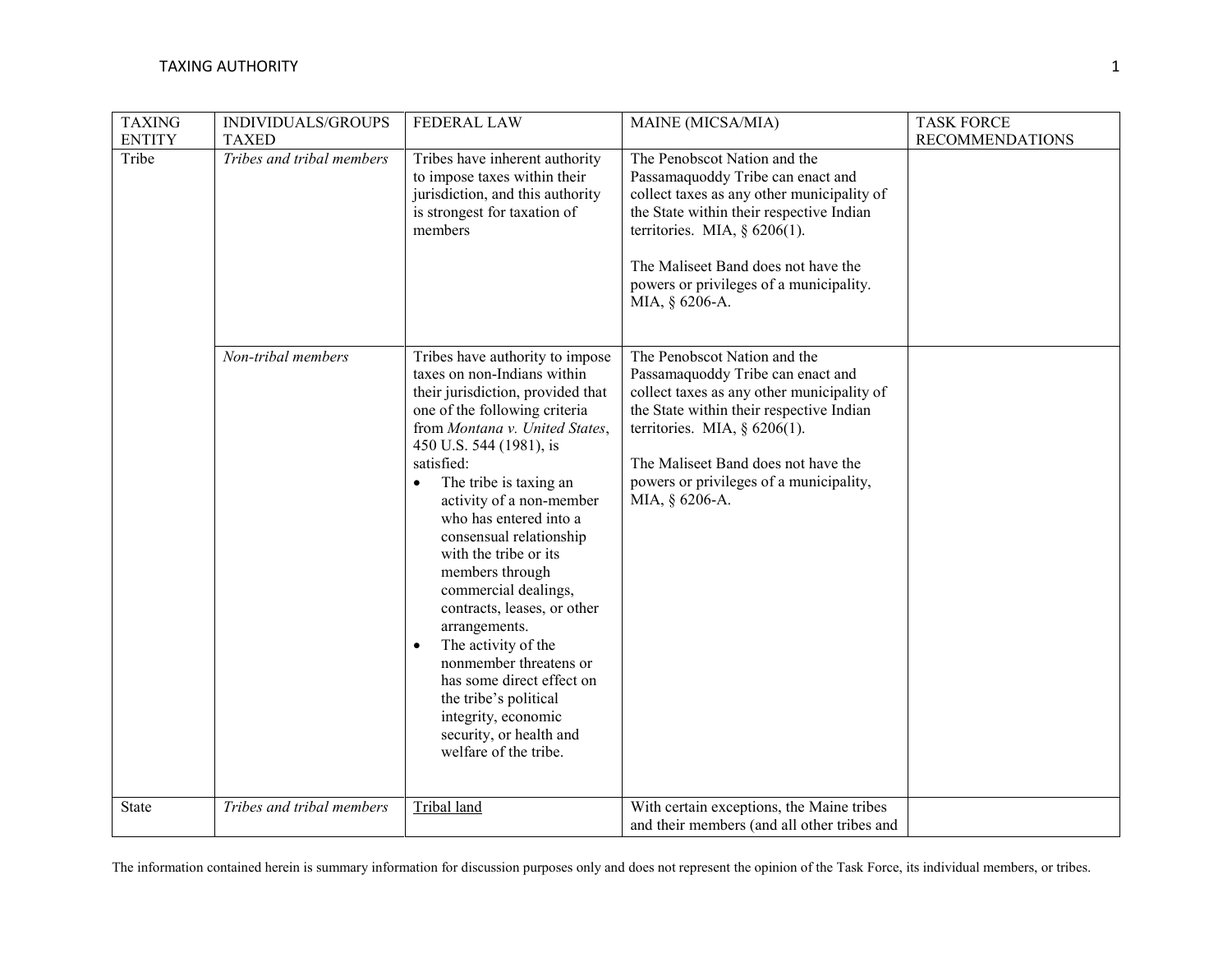<span id="page-1-3"></span><span id="page-1-2"></span><span id="page-1-1"></span><span id="page-1-0"></span>

| Categorically, States are not          | their members) are "liable for payment of         |
|----------------------------------------|---------------------------------------------------|
| permitted to tax tribes or tribal      | all other taxes and fees to the same extent       |
| members for activities on tribal       | as any other person or entity in the State."      |
| land or property located within        | MIA, $§$ 6208(3).                                 |
| or on tribal land. This applies        | When the Penobscot Nation and the<br>$\bullet$    |
| to sales tax, income tax, and          | Passamaquoddy Tribes act in their                 |
| property tax. <sup>1</sup> Determining | business capacity (and not                        |
| whether the tax is categorically       | governmental capacity), they are                  |
| barred depends on the legal            | "deemed to be a business corporation              |
| incidence of taxation (not the         | organized under the laws of the State             |
| economic incidence). <sup>2</sup> When | and shall be taxed as such." MIA, $\S$            |
| the legal incidence of the state       | $6208(3)$ .                                       |
| tax falls on the tribe or its          | When the Penobscot Nation and<br>$\bullet$        |
| members, it is invalid. <sup>3</sup>   | Passamaquoddy Tribe act in their                  |
|                                        | governmental capacity, they are                   |
|                                        | treated as exempt from all taxes as               |
| Non-tribal land                        | another municipality would be. MIA,               |
|                                        | § 6206(1).                                        |
| States may tax activities and          | The Maliseets do not have the powers<br>$\bullet$ |
| lands of tribes and tribal             | or privileges of a municipality.                  |
| members wholly outside of              |                                                   |
| Indian country. <sup>4</sup> Income    |                                                   |
| earned by tribes and tribal            | Property taxes:                                   |
| members outside of Indian              |                                                   |
| country is subject to tax.             | The Penobscot Nation and                          |
|                                        | $\bullet$                                         |
|                                        | Passamaquoddy Tribe shall make                    |

<sup>&</sup>lt;sup>1</sup> Cohen's Handbook of Federal Indian Law, §8.03[1][b] at pg. 697 (Neil Jessup Newton ed., 2012) (collecting cases finding immunity for tribes and tribal members in Indian country from state sales taxes, fuel taxes, vehicle registration excise taxes and registration fees, net income taxes, person property taxes, real property taxes, cigarette excise taxes, license fees, etc.).

The information contained herein is summary information for discussion purposes only and does not represent the opinion of the Task Force, its individual members, or tribes.

<sup>2</sup> *Oklahoma Tax Comm'n v. Chickasaw Nation*, 515 U.S. 450, 458 (1995); *Moe v. Confederated Salish and Kootenai Tribes of Flathead Reservation*, 425 U.S. 463, 482 (1976). The legal incidence test provides clarity for tax administrators. Express statutory language identifying the taxed party generally is dispositive. *Chickasaw Nation*, 515 U.S. at 461; *cf.* 36 M.R.S.A. § 1753 (2010) ("The [sales] tax imposed by this Part is declared to be a levy on the consumer."). Absent express language, "the question is one of 'fair interpretation of the taxing statute as written and applied.'" *Chickasaw Nation*, 515 U.S. at 461 (quoting *Cal. Bd. of Equalization v. Chemehuevi Tribe*, 474 U.S. 9, 11 (1985) (per curiam)).

Oklahoma Tax Comm'n v., 115 S. Ct. 2214, 2221, 132 L. Ed. 2d 400 (1995)and the first step in determining legal incidence is whether the statute

<sup>&</sup>lt;sup>3</sup> Moe v. Confederated Salish and Kootenai Tribes of Flathead Reservation, 425 U.S. 463,475–481 (1976) (Montana's cigarette sales tax imposed on retail consumers could not be applied to on-reservation retail sales to tribal members).

<sup>4</sup> *Cohen's Handbook of Federal Indian Law,* §8.03[1][b] at pg. 699 (Neil Jessup Newton ed., 2012); *Mescalero Apache Tribe v. Jones*, 411 U.S. 145, 150 (1973) (upholding income tax on tribe for income earned from off-reservation ski resort).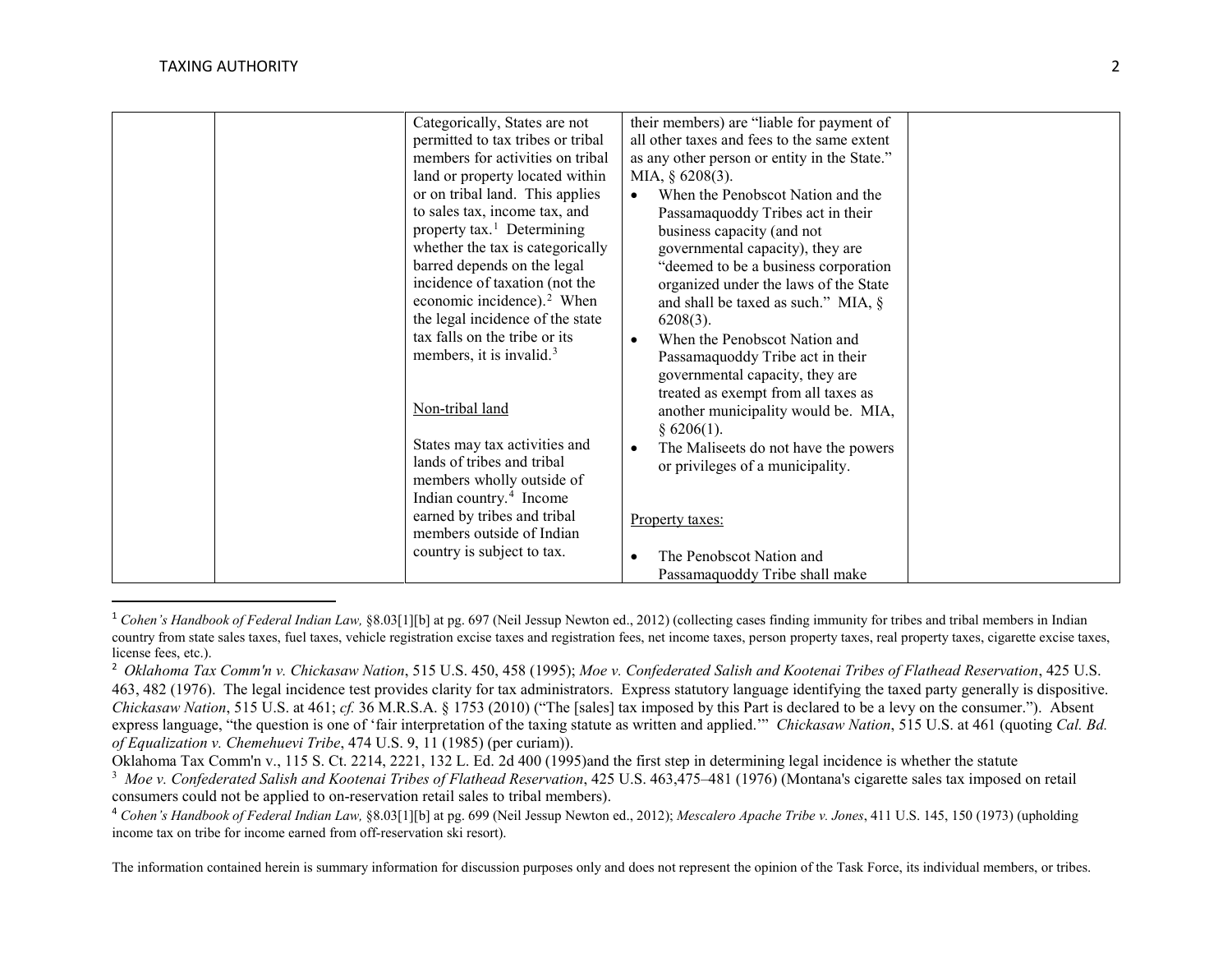l

<span id="page-2-0"></span>

| Tribal and Non-tribal land<br>When the activity taxed falls<br>within and without of Indian<br>country, the taxes must be<br>prorated in order to be valid.<br>Taxes on income earned<br>inside and outside of<br>Indian country by tribal<br>members residing in Indian<br>country must be prorated<br>so that only income earned<br>outside Indian country is<br>taxed.<br>Taxes on income earned<br>$\bullet$<br>inside Indian country by<br>tribal members residing<br>outside of Indian country<br>are valid. <sup>5</sup><br>Generally, State vehicle<br>$\bullet$<br>excise taxes and<br>registration fees cannot be<br>imposed on tribal members<br>living on tribal land even if<br>the vehicle will be used off<br>tribal land. The residence<br>of the vehicle owner | payments in lieu of taxes (PILOTs)<br>"on all real and personal property"<br>within their respective Indian territory<br>[(defined by MIA, $\S\S 6205(1)$ , (2))] in<br>an amount equal to that which would<br>otherwise be imposed by a county, a<br>district, or State, or other taxing<br>authority." MIA, § 6208(2).<br>Real or personal property used by<br>Penobscot Nation and<br>Passamaquoddy Tribe in their<br>governmental capacity, is exempt<br>from taxation to same extent as<br>property owned by a<br>municipality. MIA, §§ 6206(1),<br>$6208(2)$ .<br>The Maliseet Band shall make<br>$\bullet$<br>PILOTS on "Houlton Band Trust<br>Land $[(defined by MIA, § 6203(2))]$<br>in an amount equal to that which<br>would otherwise be imposed by a<br>county, a district, or State, or other<br>taxing authority." MIA, $\S$ 6208(2).<br>No property is exempt. MIA, $\S$ 6206-<br>А.<br>Miscellaneous state tax provisions |
|---------------------------------------------------------------------------------------------------------------------------------------------------------------------------------------------------------------------------------------------------------------------------------------------------------------------------------------------------------------------------------------------------------------------------------------------------------------------------------------------------------------------------------------------------------------------------------------------------------------------------------------------------------------------------------------------------------------------------------------------------------------------------------|--------------------------------------------------------------------------------------------------------------------------------------------------------------------------------------------------------------------------------------------------------------------------------------------------------------------------------------------------------------------------------------------------------------------------------------------------------------------------------------------------------------------------------------------------------------------------------------------------------------------------------------------------------------------------------------------------------------------------------------------------------------------------------------------------------------------------------------------------------------------------------------------------------------------------------------------|
| controls.                                                                                                                                                                                                                                                                                                                                                                                                                                                                                                                                                                                                                                                                                                                                                                       | affecting tribes                                                                                                                                                                                                                                                                                                                                                                                                                                                                                                                                                                                                                                                                                                                                                                                                                                                                                                                           |
|                                                                                                                                                                                                                                                                                                                                                                                                                                                                                                                                                                                                                                                                                                                                                                                 | 36 M.R.S.A. § 1504: excise taxes on<br>$\bullet$<br>watercraft owned by residents of<br>Indian reservations paid to the tribal<br>clerks<br>36 M.R.S.A. § 1605: provision to<br>$\bullet$<br>return property taxes assessed on out<br>parcels in Indian Township to the                                                                                                                                                                                                                                                                                                                                                                                                                                                                                                                                                                                                                                                                    |

<sup>5</sup> *Oklahoma Tax Comm'n v. Chickasaw Nation*, 515 U.S. 450, 462–63 (1995) (applying general rule that a State "may tax all the income of its residents, even income earned outside the taxing jurisdiction," including income earned in Indian country).

The information contained herein is summary information for discussion purposes only and does not represent the opinion of the Task Force, its individual members, or tribes.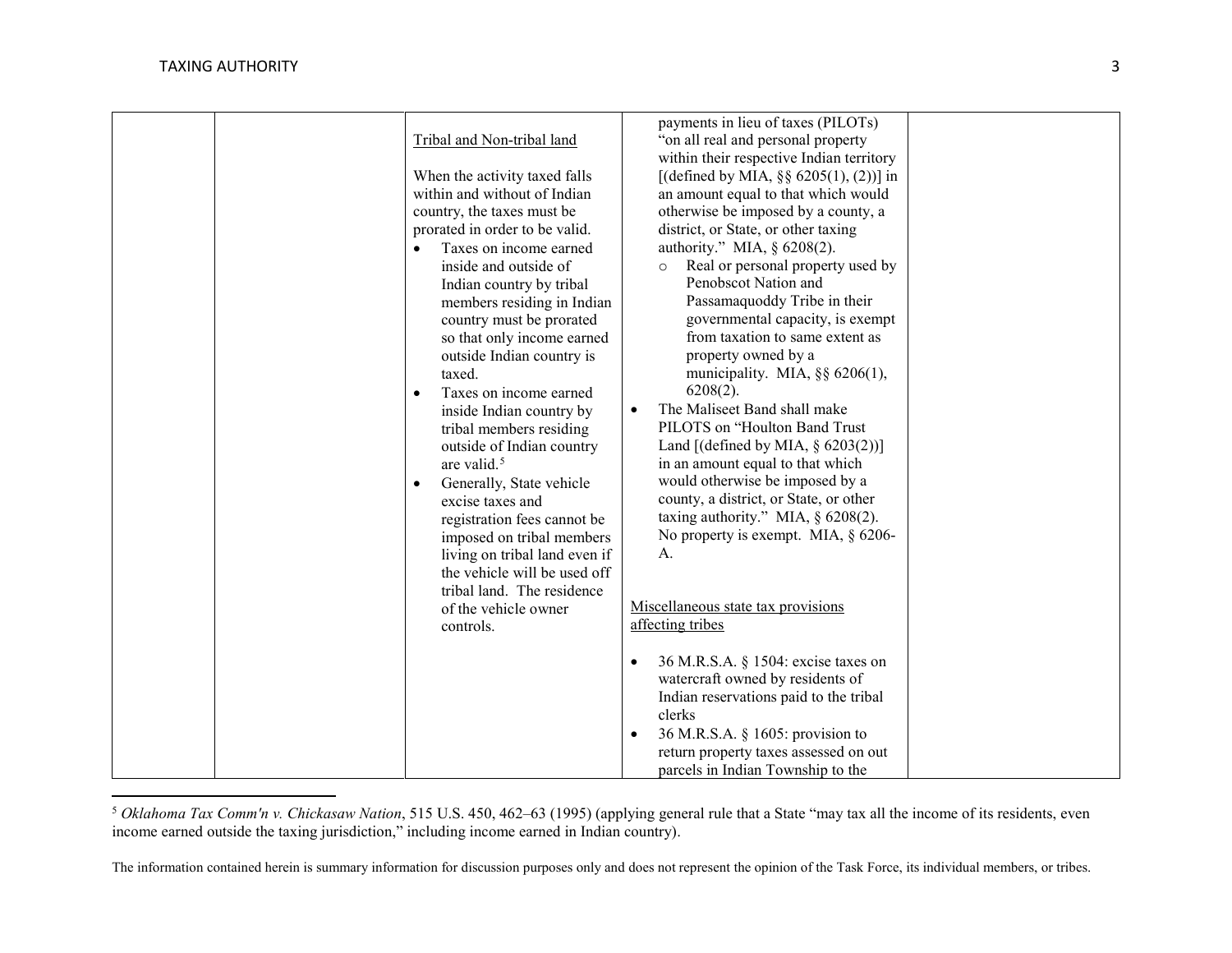<span id="page-3-0"></span>

|                                  |                                                                                                                                                                                                                                                                                                                                                                                                                                                                                                                                                                                                                                                                                                                                                                                                                                                                          | Tribe from the Unorganized Territory<br>Education and Services Fund.<br>36 M.R.S.A. § 1815: provision to<br>$\bullet$<br>return a portion of sales tax collected<br>on Passamaquoddy reservation to the<br>Tribe. |  |
|----------------------------------|--------------------------------------------------------------------------------------------------------------------------------------------------------------------------------------------------------------------------------------------------------------------------------------------------------------------------------------------------------------------------------------------------------------------------------------------------------------------------------------------------------------------------------------------------------------------------------------------------------------------------------------------------------------------------------------------------------------------------------------------------------------------------------------------------------------------------------------------------------------------------|-------------------------------------------------------------------------------------------------------------------------------------------------------------------------------------------------------------------|--|
| $\overline{Non-tribal}$ citizens | Tribal lands<br>State taxes where the legal<br>incidence of taxation falls on<br>nonmembers in Indian country<br>are valid unless preempted by<br>federal law or if the state tax<br>would interfere with the tribe's<br>ability to exercise its sovereign<br>functions. <sup>6</sup><br>Preemption is not simply<br>$\bullet$<br>whether the activity is<br>expressly prohibited, but<br>requires examination of<br>"relevant federal treaties<br>and statutes in terms of<br>both the broad policies that<br>underlie them and the<br>notions of sovereignty that<br>have developed from<br>historical traditions of<br>tribal independence."<br>Bracker, 448 U.S. at 144-<br>45.<br>"This inquiry is not<br>$\bullet$<br>dependent on mechanical<br>or absolute conceptions of<br>state or tribal sovereignty,<br>but has called for a<br>particularized inquiry into | The State's power to tax non-tribal citizens<br>is not affected by MIA or MICSA.                                                                                                                                  |  |

6 *Cohen's Handbook of Federal Indian Law,* §8.03[1][d] at pg. 706 (Neil Jessup Newton ed., 2012); *White Mountain Apache Tribe v. Bracker*, 448 U.S. 136, 142 (1980).

The information contained herein is summary information for discussion purposes only and does not represent the opinion of the Task Force, its individual members, or tribes.